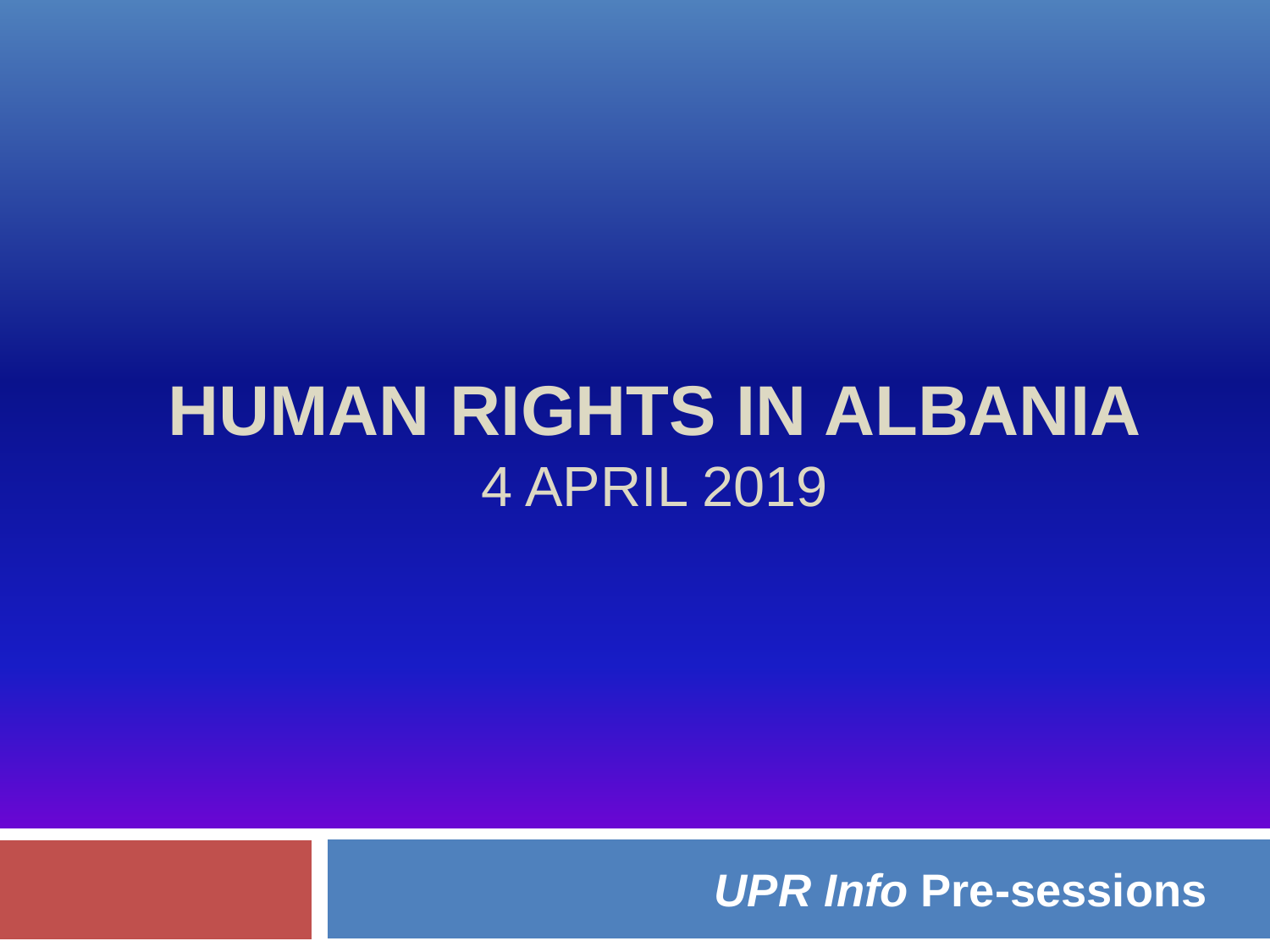### Current Developments (Violence and Child exploitation)

### **New Developments**

Law No. 18/2017 "On Child Rights and Protection" was adopted by Albanian Parliament. *Law 18/2017 defines*:

- $\Box$  the rights and protection that every child enjoys;
- **□** responsible mechanisms and authorities that efficiently guarantee such rights exercise, observance and promotion;
- □ child's special protection under special conditions;
- $\Box$  defined measures that needs to be taken by the relevant institutions in the case of violence against children;
- □ roles and responsibilities of all institutions in all cases of child protection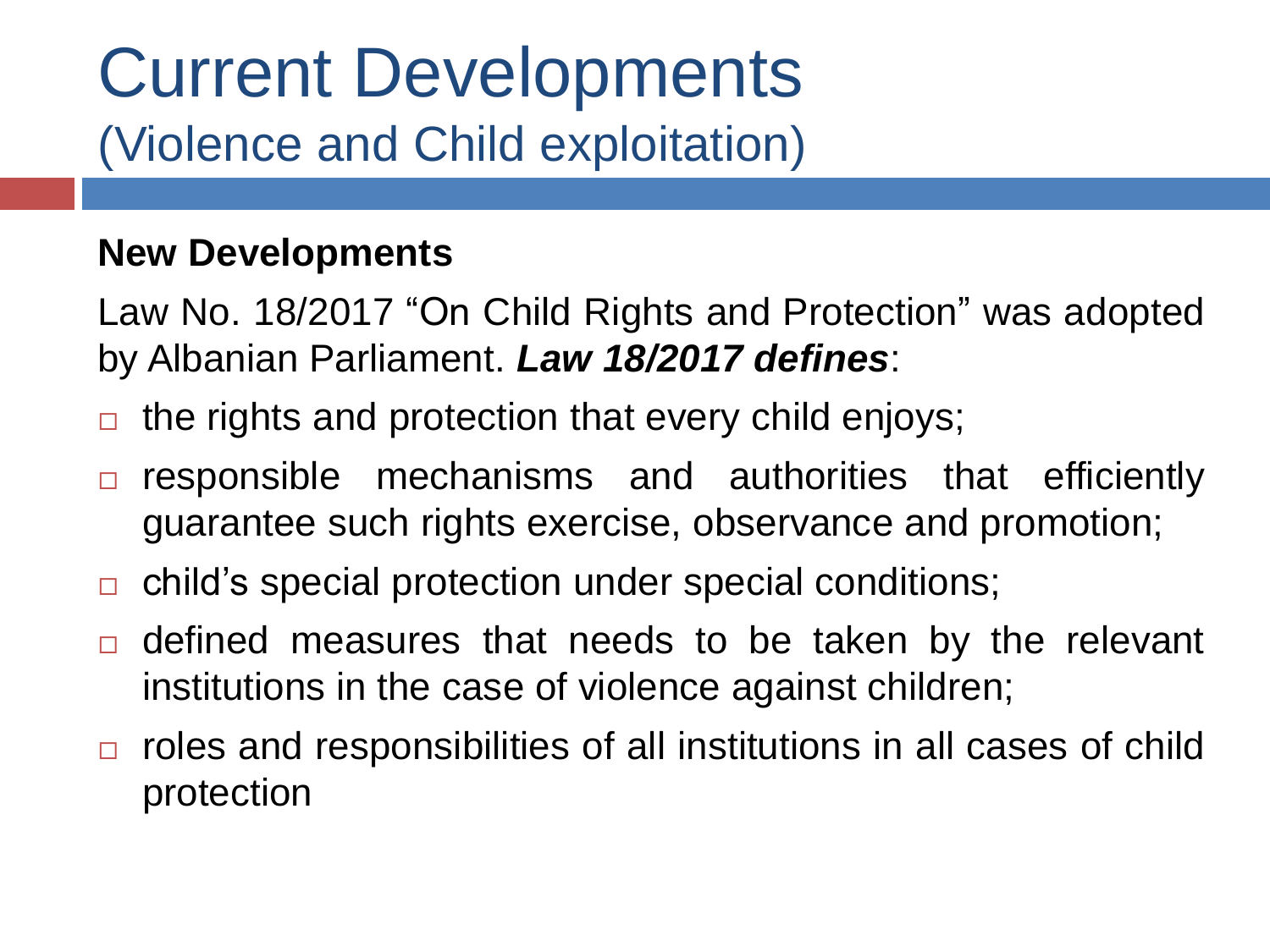### **Challenges** (Violence and Child exploitation)

#### **New needs – Violence Against Children**

- ❑ The YOUNG VOICE- violence is spread in the Albanian society. **58% of interviewed children** have seen someone get punched or hit in the past year;
- ❑ Although the number of Child Protection Units has more than tripled, they are **still not established in all municipalities** and administrative units with more than 3,000 children (lack of properly functioning to meet demands of children for protection; staff turnover due to political rotation and staff incompetency are some of the reasons of the ineffectiveness etc.);
- ❑ Although majority of children consider "home" the safest place, there are some who experience domestic violence, which is a long standing, complex social issue;
- ❑ Not all children feel secure and protected in the classroom (1 out of 10 children does not feel safe);
- ❑ Bulling phenomena spread widely in all school settings Unfortunately, the education system and the whole Albanian society are not yet ready to address bullying;

**Facts:** Almost 1/3 of children (34,6%) have felt bullied or harassed during this term or the last one. Significantly girls in urban areas, nearly 40% (39,5%) have felt bullied and harassed as much as twice more than boys (20,3%) while the percentage of girls and boys that felt bullied or harassed in rural areas are almost the same (40,8% and 38,9%). Almost **40 % of children** who participated in Young Voices reported that they don't know or are unsecure on where to turn to when they feel violated, bullied or unfairly treated.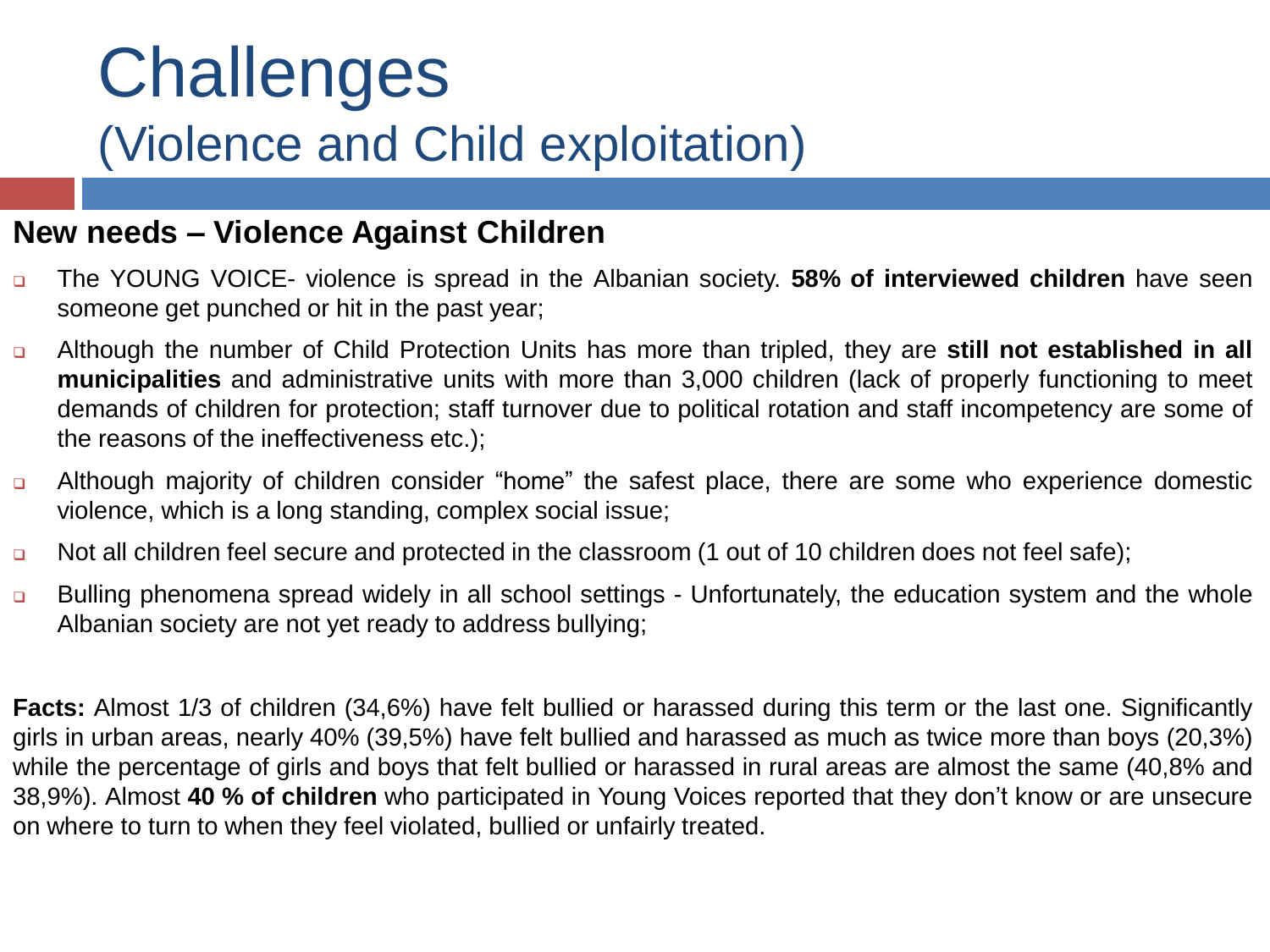# Recommendations (Violence and Child exploitation)



### **We urge the Albanian Government to**:

- ❑ Organize awareness raising programmes and campaigns against violence in all environments (family, schools and communities) and the promotion of good practices of family conflict resolution and positive parenting.
- ❑ Take concrete actions, including capacity building of relevant professionals, to prevent violence against children and to ensure identification and referral of child victims to the relevant structures, and to hold perpetrators accountable.
- ❑ Effectively implement and disseminate the Law No. 18/2017 "On Child Rights and Protection" to all institutions and schools.
- ❑ Guarantee that the issue of bullying is addressed in school curricula.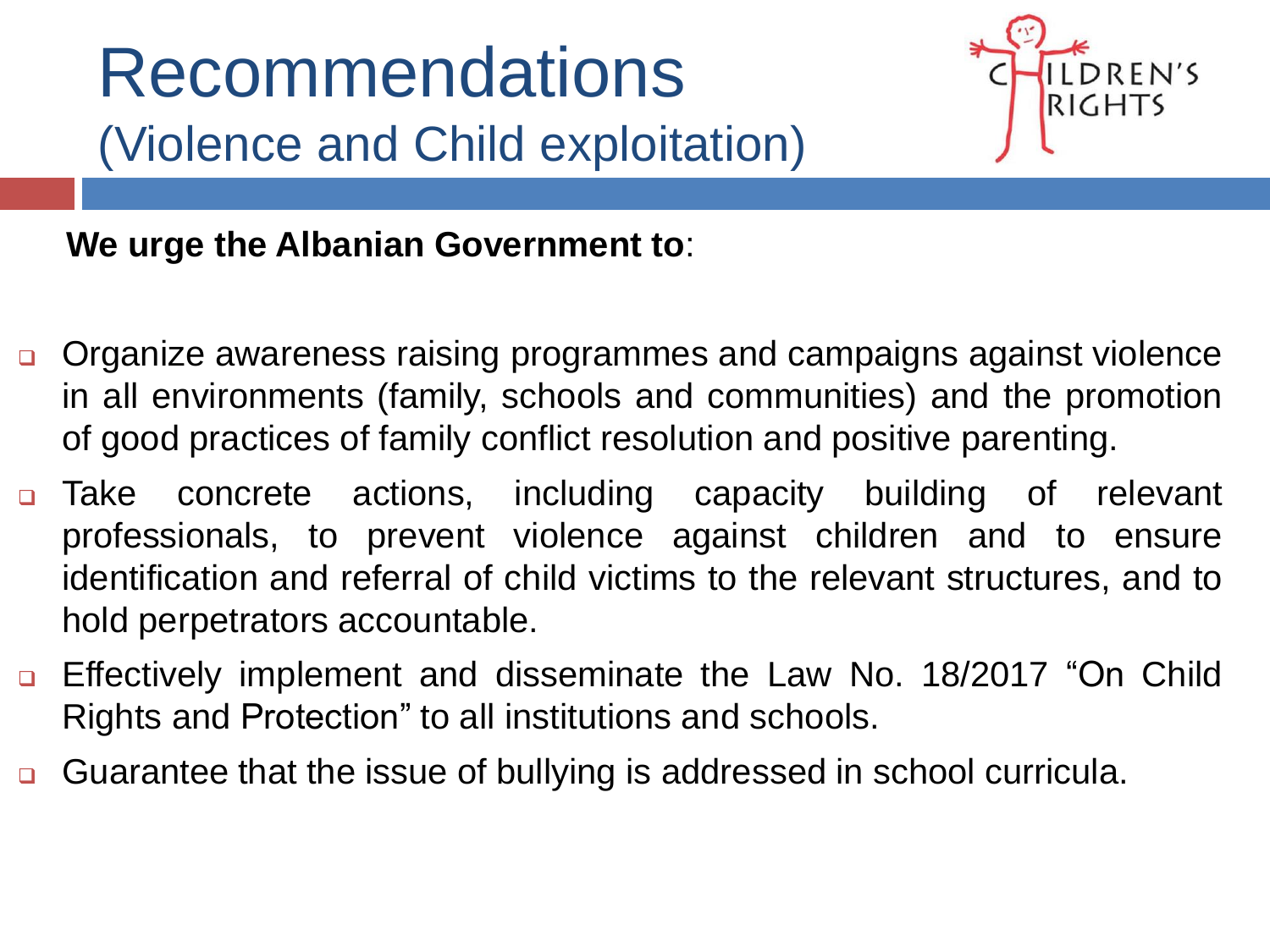# Current Developments (Discrimination)

- ❑ Measures have been taken to ensure the rights of minorities. In October 2017 the Law '*On the Protection of National Minorities in the Republic of Albania*' was adopted, providing for special rights and protection to national minorities.
- ❑ A network of **7 focal points** has been created among the key ministries responsible for education, civil registration, health, employment, social housing and vocational trainings.
- ❑ A database of **57 focal points** at the municipal level that coordinate policies for Roma and Egyptians has been created.
- ❑ The electronic system RomAlb was developed, a web application allowing for collection and management of information on Roma and Egyptian minorities at all levels.

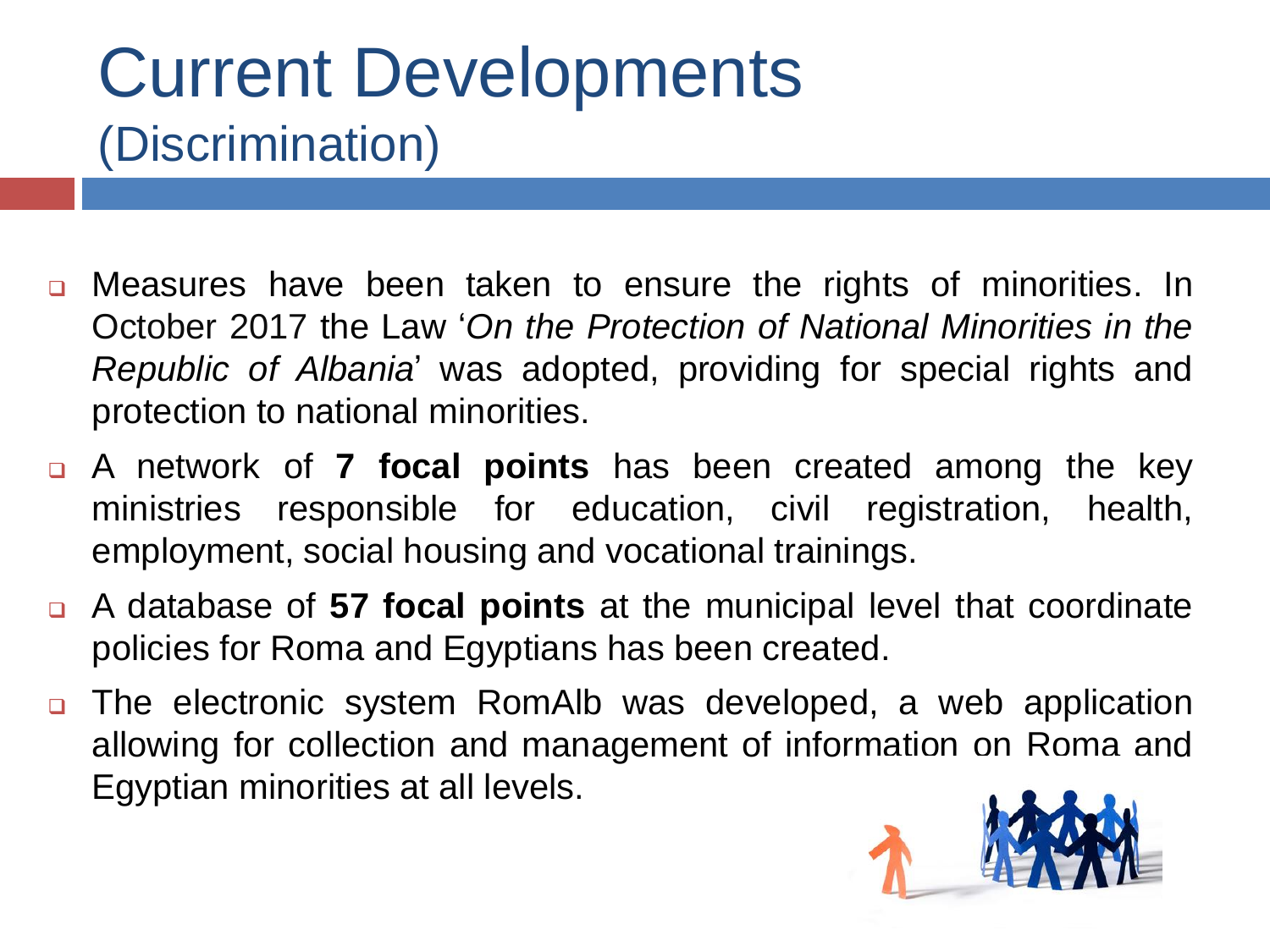# Challenges and recommandations (Discrimination)

#### **New needs:**

❑For children, poverty and economic disparities are the root causes of exclusion; ❑Albania should do more to help children who live in poverty;

- ❑Children recognise that school is not yet able to identify excluded and discriminated children, to get them enrolled and included in social environment;
- ❑ The government is not yet capable of guarantying that all children have equal access to basic services.
- ❑There is lack of collection, processing and publishing of statistics on disability in various fields such as education, health, and housing.

#### **We urge the Government to:**

❑Ensure that child protection services are in place and accessible for marginalized and excluded children at local level, supported with the sufficient budgetary allocations.

❑The government must guarantee the organizing of awareness campaigns aimed at sensitizing public opinion against discrimination practices and stereotypes.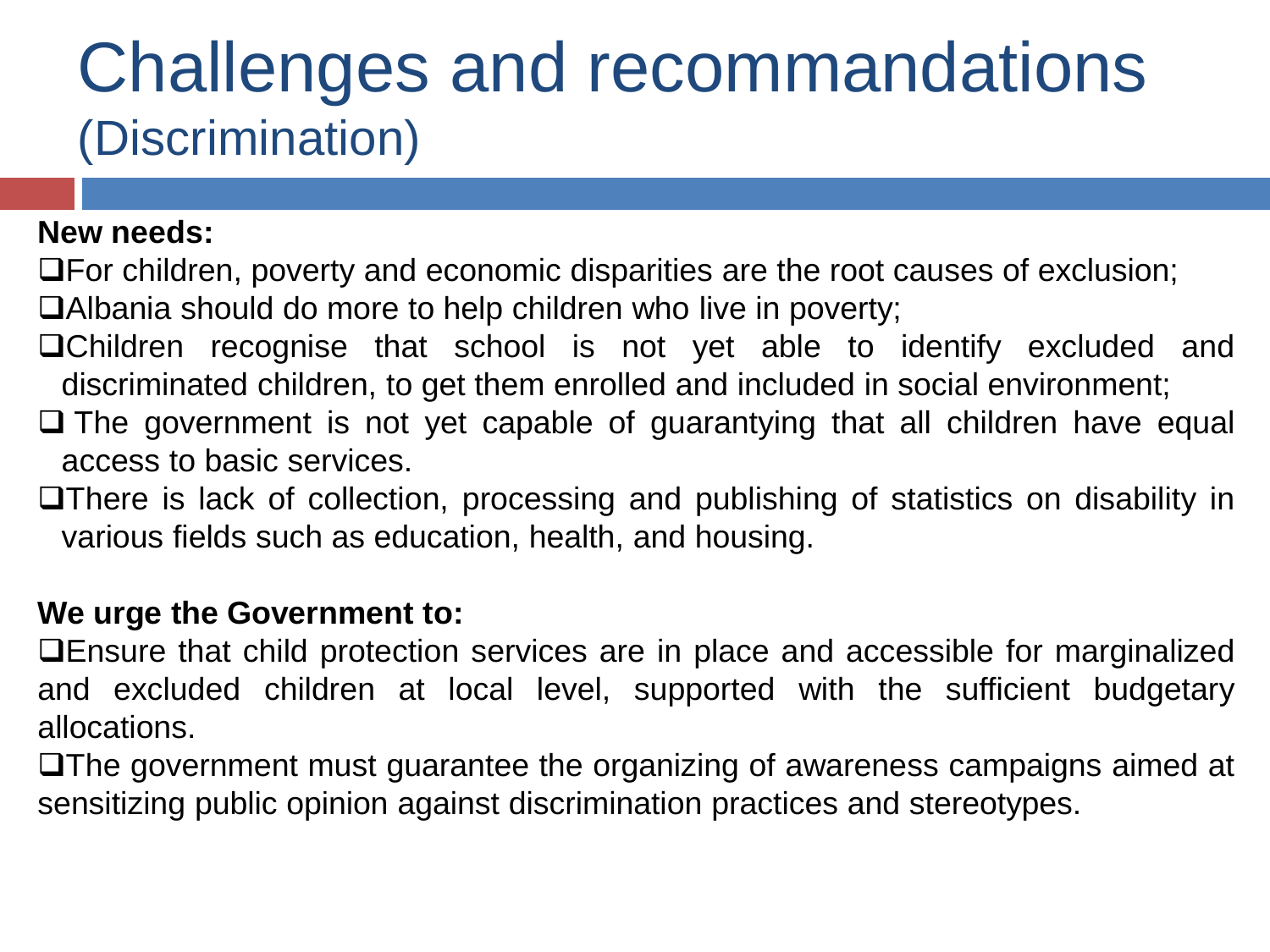# Current Developments (Child Participation)

### **New developments:**

- ❑ Increasing children's participation in decision-making at school and outside the school is a strategic objective of the National Agenda for Children's Rights 2017-2020.
- ❑ Law No. 18/2017 "On Child Rights and Protection" stipulates the right of the child to be heard and consulted.
- ❑ Youth participation is encouraged also by the National Action Plan for Youth 2015-2020.
- ❑ Sanctioned by Pre-university Law as Amended in 2018, the voices of children are also represented through bodies established in each school, including children government and the school board.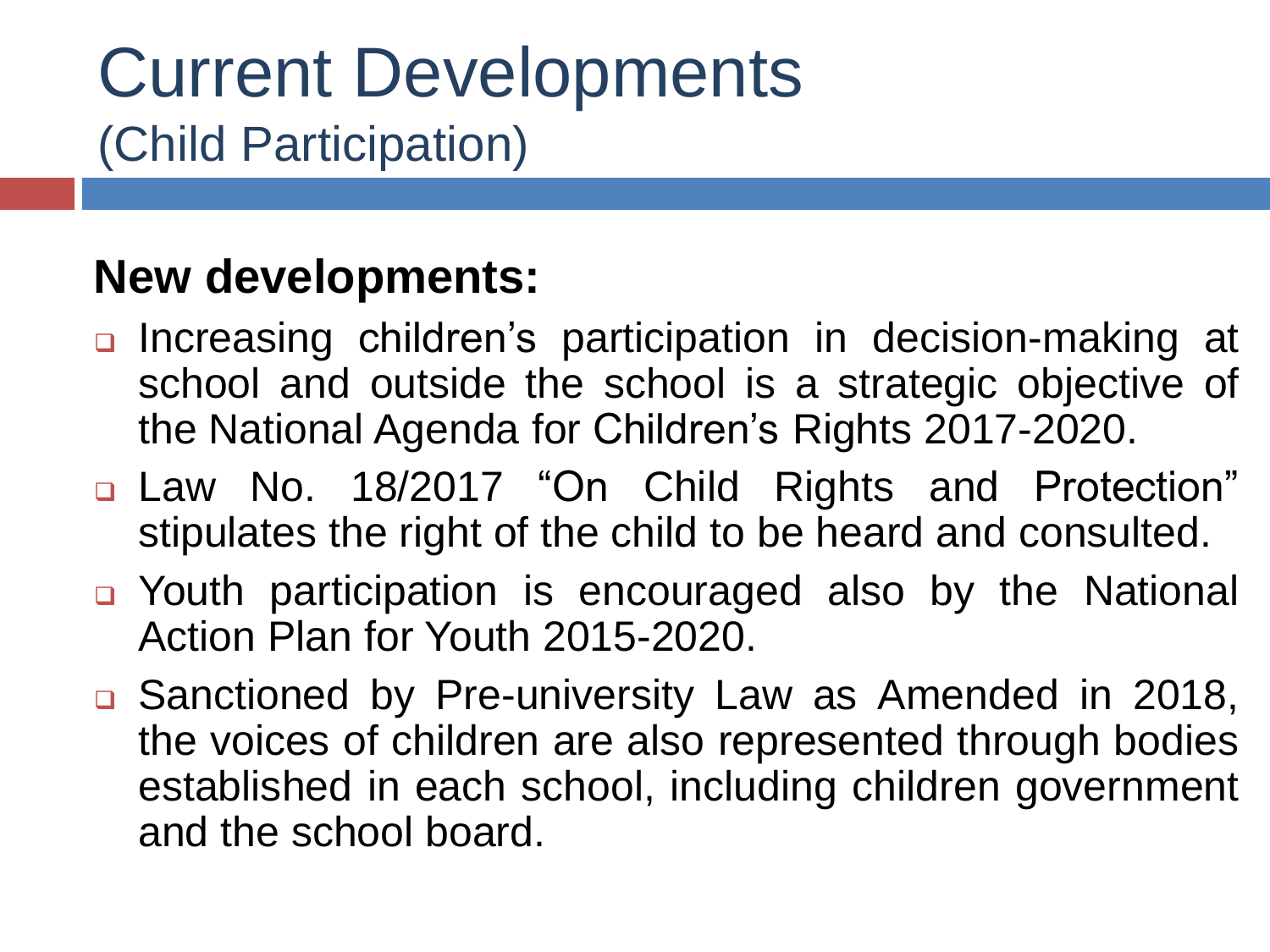# **Challenges** (Child Participation)

**New needs:** Young Voice report, brought about the issue of "institutional responsiveness". Children have the right to express their views, but institutions-duty bearers have to take them seriously.

- □ Although almost all children (88%) acknowledge the importance of being listened to by the politicians and decision-makers on what they think about different issues, most of them admit that they lack opportunities (13 %) or have few opportunities (48 %). 81 % would prefer more influence on issues that concern them.
- $\Box$  The municipality is the closest political arena to children and where most of the decisions concerning them are made. However, less than 6 % have managed to influence decision making at local level out of 59 % who could give their views on important issues.
- $\Box$  Children try hard to make institutions hear their voice, utilizing pupils' governments and other fora, however they are not always taken seriously, first of all by school.

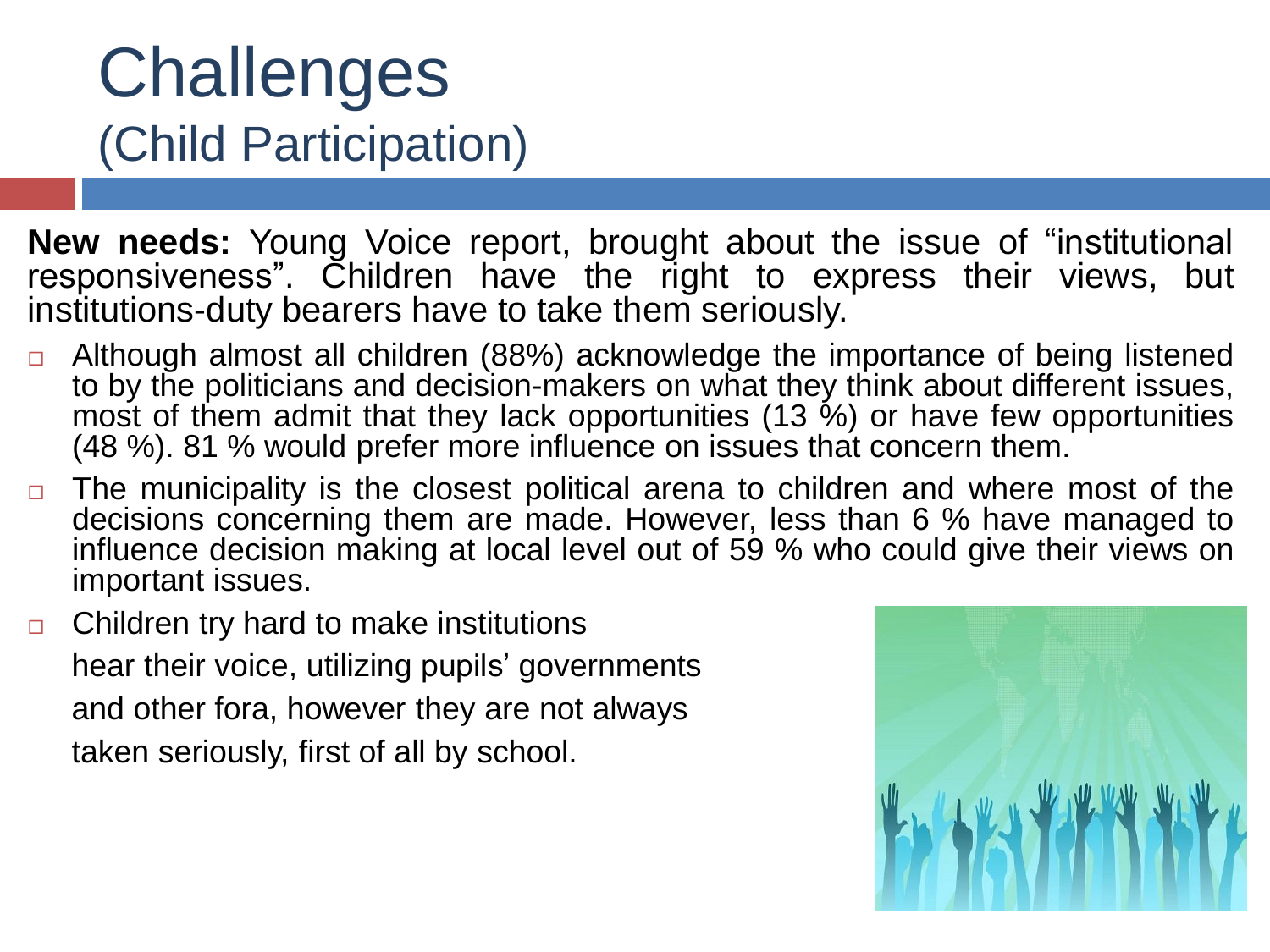### Recommendations (Child Participation)

### **We urge the Government to:**

- ➢ Establish Institutional structures and mechanisms which promote an on-going and regular dialogue between duty bearers and children, and guarantee that these mechanisms are functional.
- ➢ Undertake the responsibilities as per the Law No. 18/2017 "On Child Rights and Protection", to coordinate, monitor and report on the realization of the rights of the children.
- ➢ Give enough information and evidence on municipal plans that regard children's rights to facilitate their participation and engagement in municipal decision-making meetings.